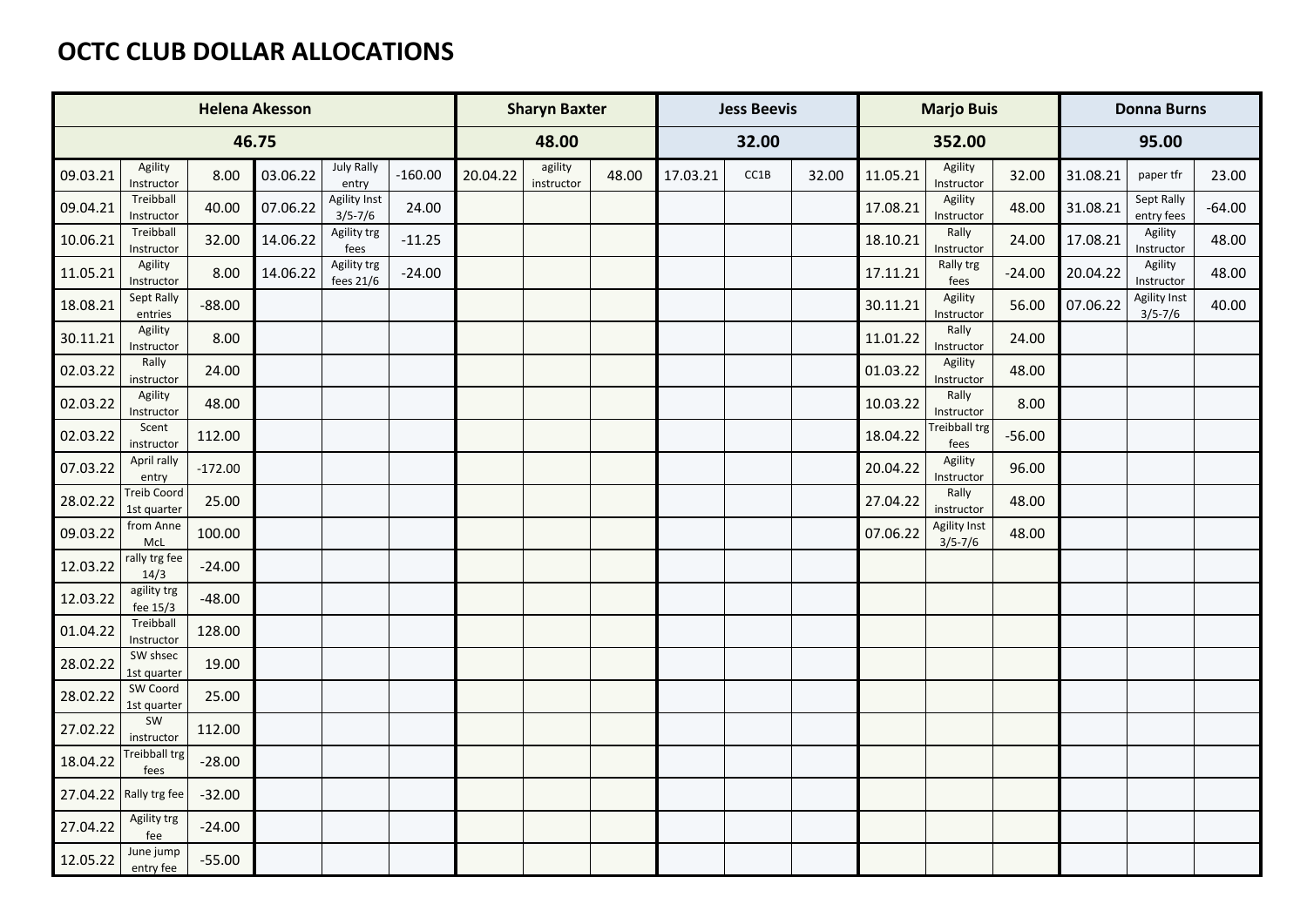|          | <b>Michelle Cole</b>         |          |          | <b>Belinda Culling</b>     |           |          | <b>Grace Fleury</b>     |          |          | <b>Courtney Guise</b>      |          |          | <b>Ailsa Hawkins</b>         |           |  |  |
|----------|------------------------------|----------|----------|----------------------------|-----------|----------|-------------------------|----------|----------|----------------------------|----------|----------|------------------------------|-----------|--|--|
|          | 0.00                         |          |          | 0.00                       |           |          | 25.00                   |          |          | 4.00                       |          |          | 404.00                       |           |  |  |
| 09.04.21 | paper tfr                    | 69.00    | 09.03.21 | Agility<br>Instructor      | 40.00     | 09.03.21 | Agility<br>instructor   | 24.00    | 12.05.21 | CC2                        | 32.00    | 09.04.21 | Treibball                    | 64.00     |  |  |
| 09.04.21 | AprRally<br>entry            | $-4.00$  | 18.06.21 | paper tfr                  | 19.00     | 02.02.22 | obednce trg<br>fees     | $-24.00$ | 12.05.21 | CC1B                       | 16.00    | 29.04.21 | rally<br>instructor          | 88.00     |  |  |
| 25.06.21 | <b>July Rally</b><br>entries | $-32.00$ | 23.03.21 | Agility<br>Instructor      | 48.00     | 09.03.22 | Ob Coord<br>1st quarter | 25.00    | 20.05.21 | CC2 trg fee                | $-48.00$ | 10.06.21 | trebball<br>instructor       | 64.00     |  |  |
| 20.08.21 | Sept Obed<br>entries         | $-24.00$ | 11.05.21 | Agility<br>Instructor      | 32.00     |          |                         |          | 07.07.21 | CC1A<br>instructor         | 48.00    | 02.07.21 | <b>July Rally</b><br>entries | $-96.00$  |  |  |
| 22.03.21 | April rally<br>entry         | $-9.00$  | 31.08.21 | Sept Agility<br>entry fees | $-66.00$  |          |                         |          | 29.09.21 | CC1<br>instructor          | 8.00     | 07.07.21 | paper tfr                    | 40.00     |  |  |
|          |                              |          | 03.10.21 | agility rt<br>entry        | $-18.00$  |          |                         |          | 17.11.21 | CC2 trg fee                | $-56.00$ | 15.07.21 | Rally trg<br>fees            | $-16.00$  |  |  |
|          |                              |          | 30.11.21 | Agility<br>Instructor      | 40.00     |          |                         |          | 17.11.21 | CC2 trg fee<br>(dispenstn) | $-44.00$ | 19.07.21 | rally<br>instructor          | 48.00     |  |  |
|          |                              |          | 11.01.22 | 2021<br>instructor         | 96.00     |          |                         |          | 22.12.21 | CC1<br>instructor          | 48.00    | 23.07.21 | treibball<br>entry           | $-32.00$  |  |  |
|          |                              |          | 11.01.22 | 2021 agility<br>fee        | $-144.00$ |          |                         |          |          |                            |          | 09.08.21 | Sept rally<br>entry          | $-104.00$ |  |  |
|          |                              |          | 01.03.22 | Agility<br>Instructor      | 48.00     |          |                         |          |          |                            |          | 12.11.21 | trebball<br>instructor       | 88.00     |  |  |
|          |                              |          | 26.03.22 | Apr agility<br>entry       | $-95.00$  |          |                         |          |          |                            |          | 22.11.21 | Nov rally<br>entry           | $-96.00$  |  |  |
|          |                              |          |          |                            |           |          |                         |          |          |                            |          | 01.12.21 | rally traing<br>fees         | $-40.00$  |  |  |
|          |                              |          |          |                            |           |          |                         |          |          |                            |          | 01.12.21 | treibball trg<br>fees        | $-44.00$  |  |  |
|          |                              |          |          |                            |           |          |                         |          |          |                            |          | 09.03.22 | Rally coord<br>1st quarter   | 25.00     |  |  |
|          |                              |          |          |                            |           |          |                         |          |          |                            |          | 10.30.22 | rally<br>instructor          | 8.00      |  |  |
|          |                              |          |          |                            |           |          |                         |          |          |                            |          | 01.04.22 | Treibball<br>instructor      | 72.00     |  |  |
|          |                              |          |          |                            |           |          |                         |          |          |                            |          | 08.04.22 | Treibball<br>entry           | $-12.00$  |  |  |
|          |                              |          |          |                            |           |          |                         |          |          |                            |          | 27.04.22 | rally<br>instructor          | 48.00     |  |  |
|          |                              |          |          |                            |           |          |                         |          |          |                            |          | 27.04.22 | treibball trg<br>fees        | $-28.00$  |  |  |
|          |                              |          |          |                            |           |          |                         |          |          |                            |          | 30.05.22 | ppr tfr from<br>K Tustin     | 327.00    |  |  |
|          |                              |          |          |                            |           |          |                         |          |          |                            |          |          |                              |           |  |  |
|          |                              |          |          |                            |           |          |                         |          |          |                            |          |          |                              |           |  |  |
|          |                              |          |          |                            |           |          |                         |          |          |                            |          |          |                              |           |  |  |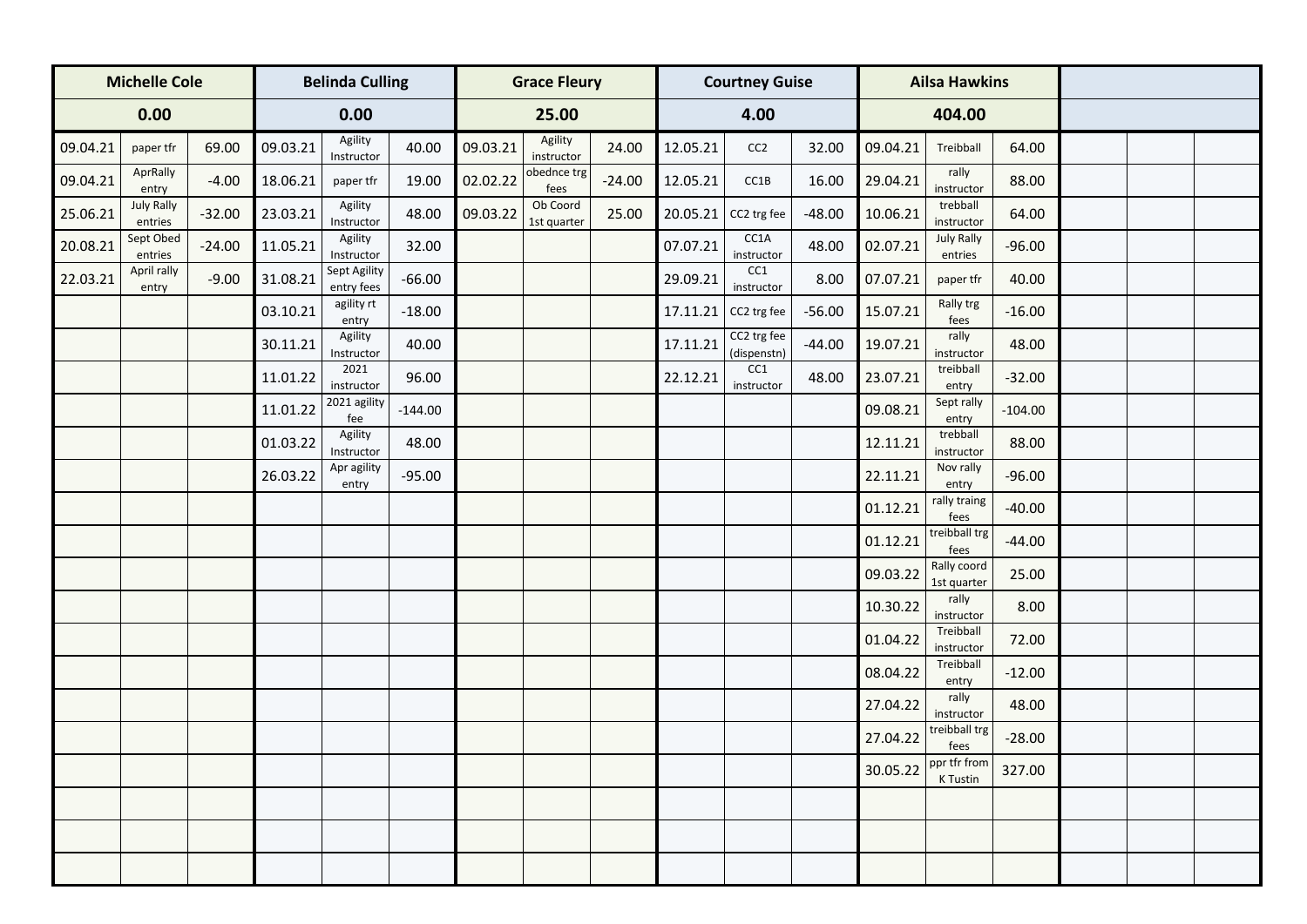|          | <b>Lynne Hayde</b>   |          |          | <b>Nicole Henke</b>      |          |          | <b>Angela Huntley</b>         |          |          | <b>Carina Hyink-Gough</b>    |           |          | <b>Maartje Hyink-Gough</b> |          |  |  |
|----------|----------------------|----------|----------|--------------------------|----------|----------|-------------------------------|----------|----------|------------------------------|-----------|----------|----------------------------|----------|--|--|
|          | 100.00               |          |          | 0.00                     |          |          | 56.00                         |          |          | 23.00                        |           |          | 8.00                       |          |  |  |
| 18.11.21 | Grant<br>applictions | 50.00    | 04.05.21 | ppr tfr                  | 19.00    | 17.03.21 | CC1A/2                        | 96.00    | 17.03.21 | CC1A                         | 48.00     | 29.04.21 | rally<br>instructor        | 8.00     |  |  |
| 25.11.21 | 2022<br>membershp    | $-50.00$ | 03.05.21 | rally trg fee            | $-19.00$ | 09.04.21 | AprRally<br>entry             | $-16.00$ | 29.04.21 | rally<br>instructor          | 80.00     | 19.07.21 | rally<br>instructor        | 32.00    |  |  |
| 02.02.22 | tfr from D<br>Sprott | 100.00   | 12.05.21 | CC1B                     | 48.00    | 02.05.21 | paper tfr                     | 48.00    | 10.06.21 | treibball<br>instructor      | 16.00     | 22.11.21 | Nov rally<br>entry fees    | $-40.00$ |  |  |
|          |                      |          |          | $08.06.21$ rally trg fee | $-8.00$  | 02.05.21 | Rally trg<br>3/5/21           | $-48.00$ | 29.06.21 | <b>July Rally</b><br>entries | $-144.00$ | 10.03.22 | rally<br>instructor        | 8.00     |  |  |
|          |                      |          | 30.06.21 | July Rally<br>entry      | $-16.00$ | 06.05.21 | rally<br>instructor           | 80.00    | 23.07.21 | paper<br>transfer            | 95.00     |          |                            |          |  |  |
|          |                      |          | 29.09.21 | CC1<br>instructor        | 16.00    | 29.06.21 | <b>July Rally</b><br>entries  | $-80.00$ | 22.11.21 | Nov rally<br>entry           | $-72.00$  |          |                            |          |  |  |
|          |                      |          | 10.11.21 | CC1<br>instructor        | 8.00     | 07.07.21 | CC <sub>2</sub><br>instructor | 40.00    |          |                              |           |          |                            |          |  |  |
|          |                      |          | 22.11.21 | Nov rally<br>entry       | $-16.00$ | 15.07.21 | Rally trg<br>feesx2           | $-64.00$ |          |                              |           |          |                            |          |  |  |
|          |                      |          | 31.01.22 | 2022<br>membershp        | $-32.00$ | 29.09.21 | CC1<br>instructor             | 48.00    |          |                              |           |          |                            |          |  |  |
|          |                      |          |          |                          |          | 18.10.21 | Rally trg<br>fees             | $-48.00$ |          |                              |           |          |                            |          |  |  |
|          |                      |          |          |                          |          | 10.11.21 | CC1<br>instructor             | 48.00    |          |                              |           |          |                            |          |  |  |
|          |                      |          |          |                          |          | 17.11.21 | CompOb trg<br>fees            | $-40.00$ |          |                              |           |          |                            |          |  |  |
|          |                      |          |          |                          |          | 10.01.22 | Rally trg fee<br>(Mar22)      | $-48.00$ |          |                              |           |          |                            |          |  |  |
|          |                      |          |          |                          |          | 17.05.22 | CC1<br>instructor             | 40.00    |          |                              |           |          |                            |          |  |  |
|          |                      |          |          |                          |          |          |                               |          |          |                              |           |          |                            |          |  |  |
|          |                      |          |          |                          |          |          |                               |          |          |                              |           |          |                            |          |  |  |
|          |                      |          |          |                          |          |          |                               |          |          |                              |           |          |                            |          |  |  |
|          |                      |          |          |                          |          |          |                               |          |          |                              |           |          |                            |          |  |  |
|          |                      |          |          |                          |          |          |                               |          |          |                              |           |          |                            |          |  |  |
|          |                      |          |          |                          |          |          |                               |          |          |                              |           |          |                            |          |  |  |
|          |                      |          |          |                          |          |          |                               |          |          |                              |           |          |                            |          |  |  |
|          |                      |          |          |                          |          |          |                               |          |          |                              |           |          |                            |          |  |  |
|          |                      |          |          |                          |          |          |                               |          |          |                              |           |          |                            |          |  |  |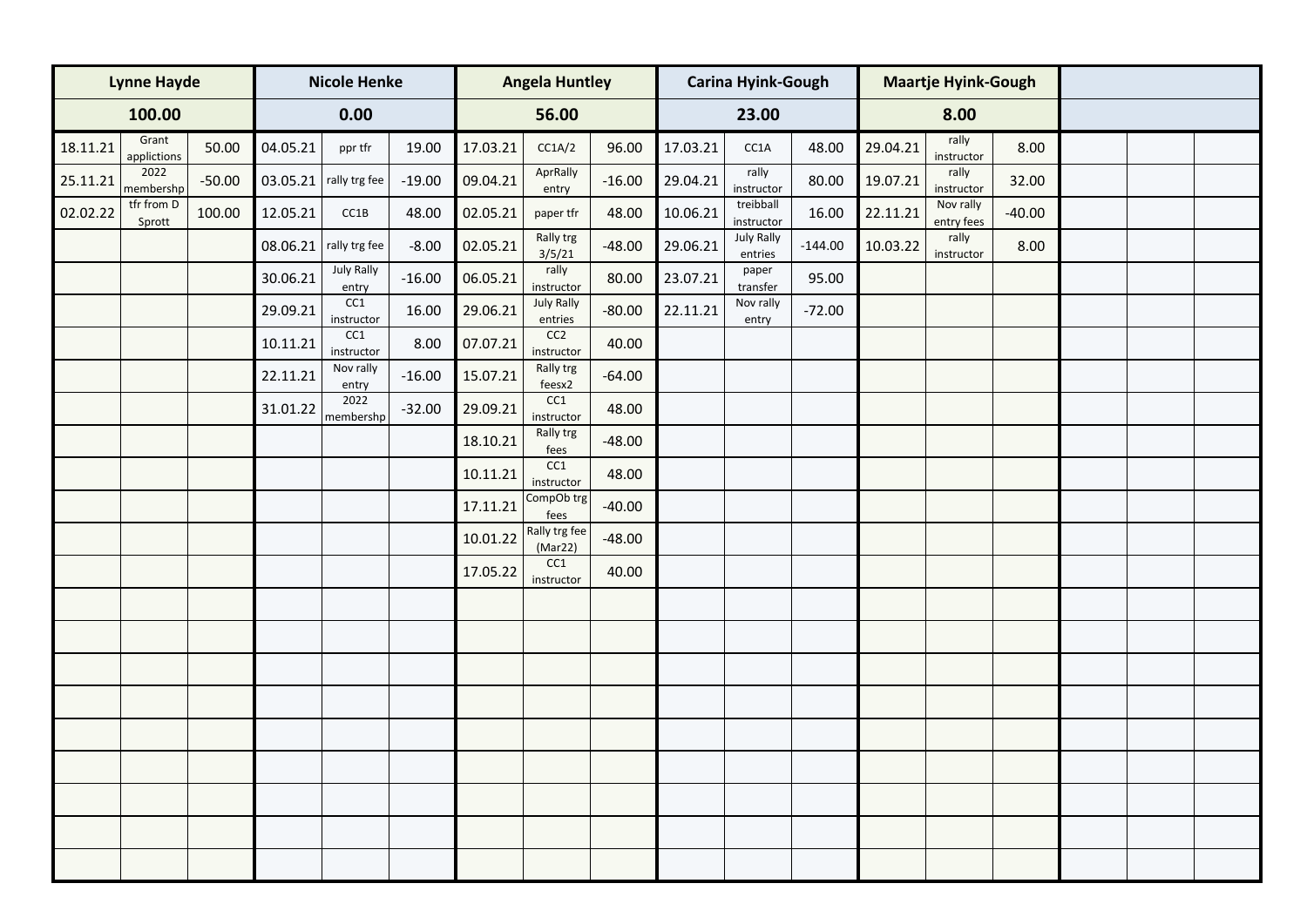|          |                               |           | <b>Elaine Limburg</b> |                                    |          |  |  |  |          | <b>Anne McLachlan</b>              |           |  |  |  |
|----------|-------------------------------|-----------|-----------------------|------------------------------------|----------|--|--|--|----------|------------------------------------|-----------|--|--|--|
|          |                               |           | 150.00                |                                    |          |  |  |  |          | 163.00                             |           |  |  |  |
| 17.03.21 | CC2                           | 48.00     | 18.10.21              | rally<br>instructor                | 40.00    |  |  |  | 09.03.21 | agility<br>instructor              | 48.00     |  |  |  |
| 11.2     | Fly coord                     | 69.00     | 10.11.21              | CC <sub>2</sub><br>instructor      | 48.00    |  |  |  | 21.06.21 | paper tfr                          | 130.00    |  |  |  |
| 11.2     | Rlly coord                    | 64.00     | 19.11.21              | treibball<br>entry fee             | $-16.00$ |  |  |  | 23.03.21 | agility<br>instructor              | 48.00     |  |  |  |
| 11.2     | President                     | 100.00    | 23.11.21              | Nov rally<br>entry                 | $-56.00$ |  |  |  | 11.05.21 | agility<br>instructor              | 48.00     |  |  |  |
| 2020     | Treibball                     | 32.00     | 22.12.21              | CC <sub>2</sub><br>instructor      | 32.00    |  |  |  | 09.08.21 | Sept Agility<br>entry              | $-38.00$  |  |  |  |
| 15.04.21 | AprRally<br>entry             | $-108.00$ |                       | 11.01.22 rally instruct            | 48.00    |  |  |  | 17.08.21 | agility<br>instructor              | 40.00     |  |  |  |
| 29.04.21 | rally<br>instructor           | 64.00     | 12.01.22              | treibball trg<br>fee               | $-56.00$ |  |  |  | 30.11.21 | paper tfr                          | 72.00     |  |  |  |
| 11.05.21 | agility trg<br>fee            | $-24.00$  | 12.01.22              | SW trg fee                         | $-56.00$ |  |  |  | 30.11.21 | agility<br>instructor              | 40.00     |  |  |  |
| 11.05.21 | rally trg fee                 | $-24.00$  | 12.01.22              | Rally trg fee                      | $-40.00$ |  |  |  | 10.01.22 | membershp                          | $-50.00$  |  |  |  |
| 08.06.21 | rally trg fee                 | $-8.00$   | 27.01.22              | treibball trg<br>fee               | $-8.00$  |  |  |  |          | 10.01.22 Rally trg fee             | $-48.00$  |  |  |  |
| 08.06.21 | treibball trg<br>fee          | $-16.00$  | 09.03.22              | President<br>1st quarter           | 25.00    |  |  |  | 07.02.22 | <b>Scent Trial</b><br>entry        | $-40.00$  |  |  |  |
| 07.07.21 | CC <sub>2</sub><br>instructor | 48.00     | 09.03.22              | Fly Coord<br>1st quarter           | 25.00    |  |  |  | 01.03.22 | agility<br>instructor              | 48.00     |  |  |  |
| 12.07.21 | rally trg fee                 | $-16.00$  | 11.03.22              | Rally trg fee<br>14/3              | $-48.00$ |  |  |  | 09.03.22 | Secretary<br>1st quarter           | 25.00     |  |  |  |
| 19.07.21 | rally<br>instructor           | 32.00     |                       | 18.03.22 rally instruct            | 8.00     |  |  |  | 09.03.22 | to Helena<br>Akesson               | $-100.00$ |  |  |  |
| 23.07.21 | treibball<br>entry            | $-16.00$  | 21.03.22              | CC <sub>2</sub><br>instructor      | 48.00    |  |  |  |          | 21.03.22 Rally trg fee             | $-48.00$  |  |  |  |
| 17.08.21 | rally trg fee                 | $-16.00$  | 31.03.22              | scentwork<br>trg fee               | $-56.00$ |  |  |  | 07.04.22 | Apr Rally<br>entry                 | $-36.00$  |  |  |  |
| 17.08.21 | agility trg<br>fee            | $-24.00$  | 11.04.22              | Apr Rally<br>entry                 | $-9.00$  |  |  |  | 20.04.22 | agility<br>instructor              | 40.00     |  |  |  |
| 31.08.21 | Sept rally<br>entry fees      | $-108.00$ | 29.04.22              | tfr from L<br>van Beers            | 24.00    |  |  |  |          | 29.04.22   Rally trg fee           | $-64.00$  |  |  |  |
| 29.09.21 | CC1<br>instructor             | 24.00     | 10.05.22              | Agility trg<br>fees                | $-20.00$ |  |  |  | 07.06.22 | <b>Agility Inst</b><br>$3/5 - 7/6$ | 48.00     |  |  |  |
| 29.09.21 | CC <sub>2</sub><br>instructor | 48.00     | 17.05.22              | CC <sub>2</sub><br>instructor      | 48.00    |  |  |  |          |                                    |           |  |  |  |
| 01.10.21 | Treibball<br>entry            | $-8.00$   | 07.06.22              | <b>Agility Inst</b><br>$3/5 - 7/6$ | 48.00    |  |  |  |          |                                    |           |  |  |  |
| 09.10.21 | treibball trg<br>fee          | $-16.00$  |                       |                                    |          |  |  |  |          |                                    |           |  |  |  |
| 18.10.21 | rally trg fee                 | $-24.00$  |                       |                                    |          |  |  |  |          |                                    |           |  |  |  |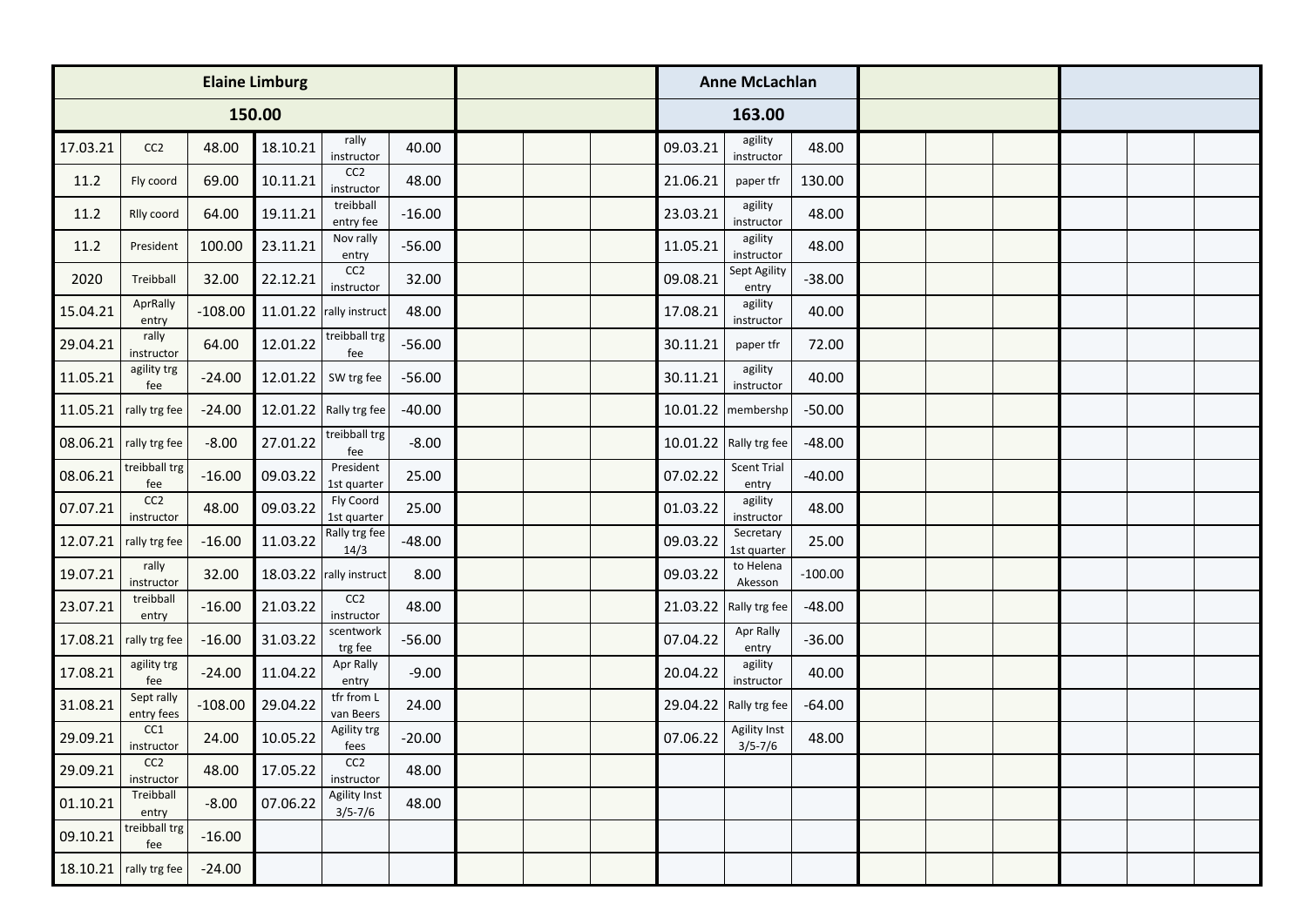|          |                               |           | <b>Jean McKinnon</b> |                       |          | Diana O'Kane |                              |          |          | <b>Melissa Paterson</b>   |          |      | <b>Lisa Randel</b> |      | <b>Julie Scott</b> |                      |          |  |
|----------|-------------------------------|-----------|----------------------|-----------------------|----------|--------------|------------------------------|----------|----------|---------------------------|----------|------|--------------------|------|--------------------|----------------------|----------|--|
|          |                               |           | 96.00                |                       |          |              | 87.00                        |          |          | 124.50                    |          |      | 0.00               |      |                    | 69.50                |          |  |
| 17.03.21 | CC1B                          | 48.00     | 10.04.22             | SW trg fee            | $-56.00$ | 09.04.21     | paper tfr                    | 198.00   | 30.11.21 | paper tfr                 | 180.00   | 2020 | CC1B               | 0.00 | 12.05.21           | CC1A                 | 40.00    |  |
| 11.2     | Vice Pres                     | 75.00     | 26.04.22             | Rally<br>training fee | $-24.00$ | 12.05.21     | CC <sub>2</sub>              | 48.00    | 09.03.22 | Ag ShowSec<br>1st quarter | 38.00    |      |                    |      | 07.07.21           | CC1B<br>instructor   | 48.00    |  |
| 03.02.21 | CC1                           | 48.00     | 27.04.22             | Rally<br>instructor   | 48.00    | 12.05.21     | CC1A                         | 48.00    | 17.03.22 | April Ag<br>entry         | $-43.50$ |      |                    |      | 10.11.21           | CC1<br>instructor    | 40.00    |  |
| 29.04.21 | rally                         | 88.00     | 17.05.22             | CC1<br>instructor     | 48.00    | 29.06.21     | <b>July Rally</b><br>entries | $-48.00$ | 16.04.22 | April Rally<br>entry      | $-50.00$ |      |                    |      | 30.11.21           | Agility trg<br>fee   | $-48.00$ |  |
| 06.04.21 | rally 3/5 trg<br>fee          | $-48.00$  |                      |                       |          | 02.07.21     | <b>July Rally</b><br>entries | $-24.00$ |          |                           |          |      |                    |      | 22.12.21           | CC1<br>instructor    | 40.00    |  |
| 12.05.21 | CC1A                          | 48.00     |                      |                       |          | 31.08.21     | Sept Rally<br>entry fees     | $-44.00$ |          |                           |          |      |                    |      | 24.01.22           | Agility trg<br>fee   | $-48.00$ |  |
| 25.06.21 | CC1 fees                      | $-110.00$ |                      |                       |          | 12.01.22     | SW trg fee                   | $-56.00$ |          |                           |          |      |                    |      |                    | 24.01.22 membership  | $-50.00$ |  |
| 06.07.21 | Obed<br>traingfees            | $-48.00$  |                      |                       |          | 10.04.22     | SW trg fee<br>Apr            | $-56.00$ |          |                           |          |      |                    |      | 01.04.22           | agility entry<br>fee | $-0.50$  |  |
| 07.07.21 | CC1A<br>instructor            | 48.00     |                      |                       |          | 28.02.22     | SW shwsec<br>1st quarter     | 19.00    |          |                           |          |      |                    |      | 17.05.22           | CC1<br>instructor    | 48.00    |  |
|          | 12.07.21 $ $ rally trg fees   | $-32.00$  |                      |                       |          | 28.02.22     | Rally shsec<br>1st quarter   | 38.00    |          |                           |          |      |                    |      |                    |                      |          |  |
|          | $04.08.21$ rally trg fees     | $-32.00$  |                      |                       |          | 13.04.22     | <b>April Rally</b><br>entry  | $-36.00$ |          |                           |          |      |                    |      |                    |                      |          |  |
| 29.09.21 | CC1<br>instructor             | 40.00     |                      |                       |          |              |                              |          |          |                           |          |      |                    |      |                    |                      |          |  |
| 16.10.21 | rally trg fee                 | $-48.00$  |                      |                       |          |              |                              |          |          |                           |          |      |                    |      |                    |                      |          |  |
| 18.10.21 | rally<br>instructor           | 32.00     |                      |                       |          |              |                              |          |          |                           |          |      |                    |      |                    |                      |          |  |
| 28.10.21 | Nov Rally<br>entry            | $-64.00$  |                      |                       |          |              |                              |          |          |                           |          |      |                    |      |                    |                      |          |  |
| 17.11.21 | CompOb trg<br>fees            | $-40.00$  |                      |                       |          |              |                              |          |          |                           |          |      |                    |      |                    |                      |          |  |
| 22.12.21 | CC1<br>instructor             | 48.00     |                      |                       |          |              |                              |          |          |                           |          |      |                    |      |                    |                      |          |  |
| 22.12.21 | CC <sub>2</sub><br>instructor | 8.00      |                      |                       |          |              |                              |          |          |                           |          |      |                    |      |                    |                      |          |  |
| 24.01.22 | Rally trg<br>fees             | $-40.00$  |                      |                       |          |              |                              |          |          |                           |          |      |                    |      |                    |                      |          |  |
| 09.03.22 | Vpres 1st<br>quarter<br>rally | 19.00     |                      |                       |          |              |                              |          |          |                           |          |      |                    |      |                    |                      |          |  |
| 10.03.22 | instructor<br>rally trg fees  | 40.00     |                      |                       |          |              |                              |          |          |                           |          |      |                    |      |                    |                      |          |  |
| 11.03.22 | 14/3<br>CC1                   | $-48.00$  |                      |                       |          |              |                              |          |          |                           |          |      |                    |      |                    |                      |          |  |
| 21.03.22 | instructor                    | 48.00     |                      |                       |          |              |                              |          |          |                           |          |      |                    |      |                    |                      |          |  |